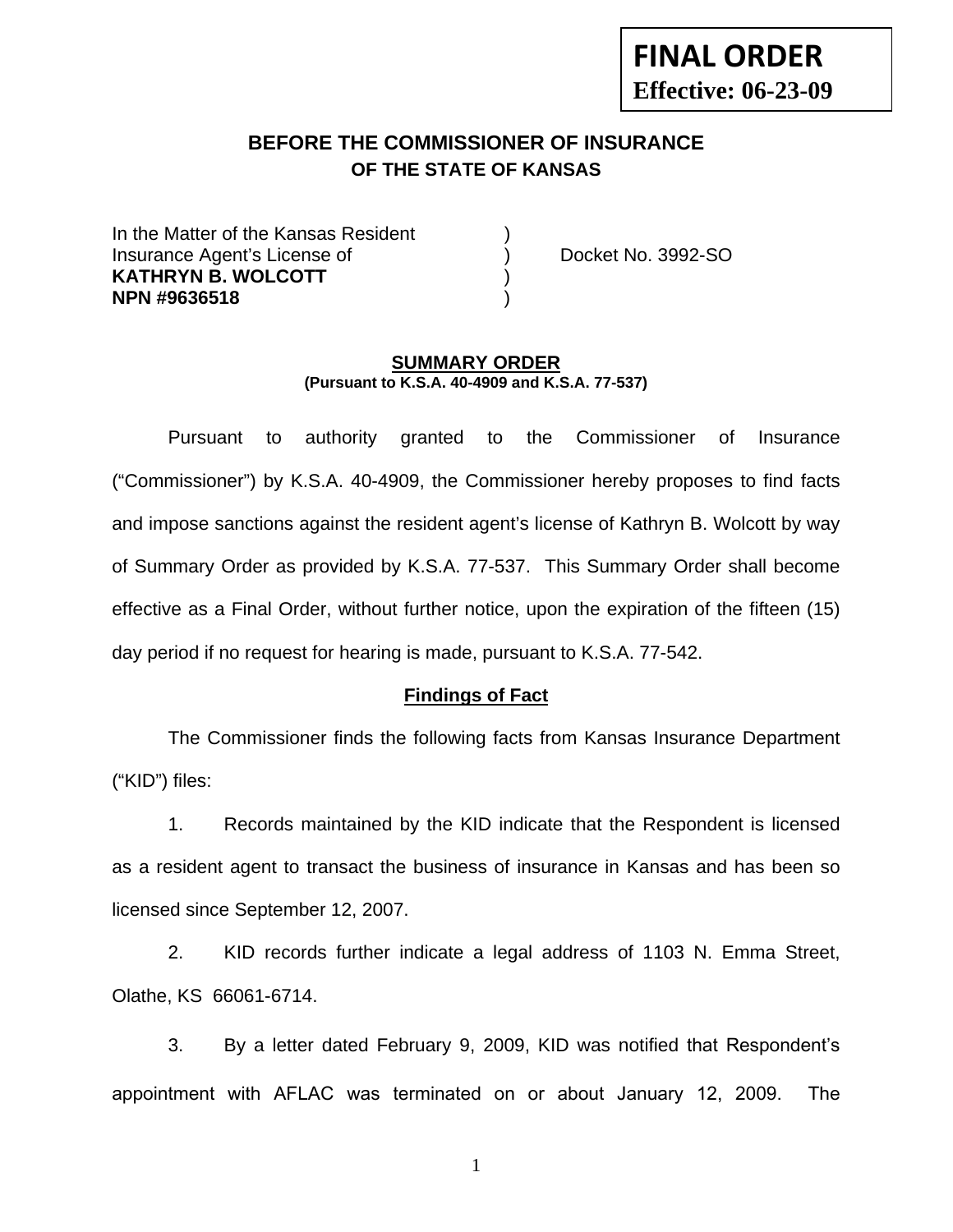termination was because Respondent forged an applicant's signature and submitted applications without final approval by the applicants to manipulate a contest.

 4. KID wrote to Respondent at the above listed address on March 18, 2009 and April 29, 2009 requesting Respondent's input or position in regard to the facts alleged in paragraph 3 above. Respondent has not responded to either request.

### **Applicable Law**

5. K.S.A. 40-4909(a) provides, in relevant part:

The commissioner may deny, suspend, revoke or refuse renewal of any license issued under this act if the commissioner finds that the applicant or license holder has: (2) Violated: (A) Any provision of chapter 40 of the Kansas Statutes Annotated, and amendments thereto, or any rule and regulation promulgated hereunder (see also 40-4204(1). . .(8) Used any fraudulent, coercive, or dishonest practice, or demonstrated any incompetence, untrustworthiness, or financial irresponsibility in the conduct of business in this state or elsewhere. . .. K.S.A. 40-4909(a).

 6. The Commissioner may revoke any license issued under the Insurance Agents Licensing Act if the Commissioner finds that the interests of the insurer or the insurable interests of the public are not properly served under such license. K.S.A. 40- 4909(b).

 7. Each agent is required to respond to proper inquiries of the Commissioner. K.S.A. 40-2,125(b).

### **Conclusions of Law**

 8. The Commissioner has jurisdiction over Respondent as well as the subject matter of this proceeding, and such proceeding is held in the public interest. The Commissioner finds, based on the facts contained in paragraphs 3 and 4, that

2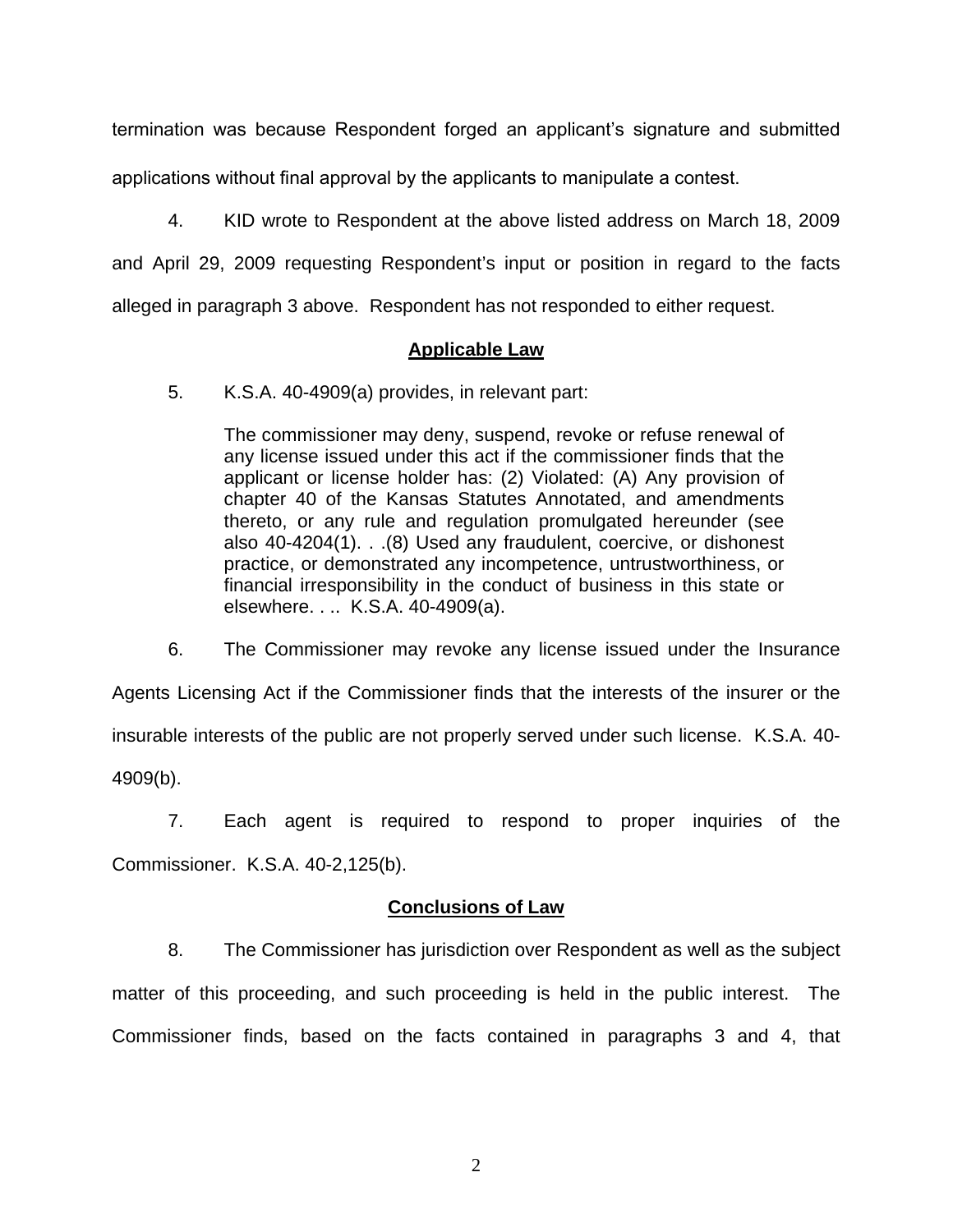Respondent has demonstrated incompetence, untrustworthiness, or financial irresponsibility in the conduct of business.

 9. Based on the Respondent's conduct which was reported by the company, as well as the failure to respond to inquiries of KID, the Commissioner concludes that sufficient grounds exist for the revocation of Respondent's insurance agent's license pursuant to K.S.A. 40-4909(b) because such license is not properly serving the interests of the insurer and the insurable interests of the public.

 10. Based on the facts and circumstances set forth herein, it appears that the use of summary proceedings in this matter is appropriate, in accordance with the provisions set forth in K.S.A. 77-537(a), in that the use of summary proceedings does not violate any provision of the law and the protection of the public interest does not require the KID to give notice and opportunity to participate to persons other than Kathryn B. Wolcott.

**IT IS THEREFORE ORDERED BY THE COMMISSIONER OF INSURANCE THAT** the Kansas resident insurance agent's license of Kathryn B. Wolcott is hereby **REVOKED. It is further ordered,** that Kathryn B. Wolcott shall **CEASE and DESIST** from the sale, solicitation, or negotiation of insurance and/or receiving compensation deriving from the sale, solicitation, or negotiation of insurance conducted after the effective date of this order.

3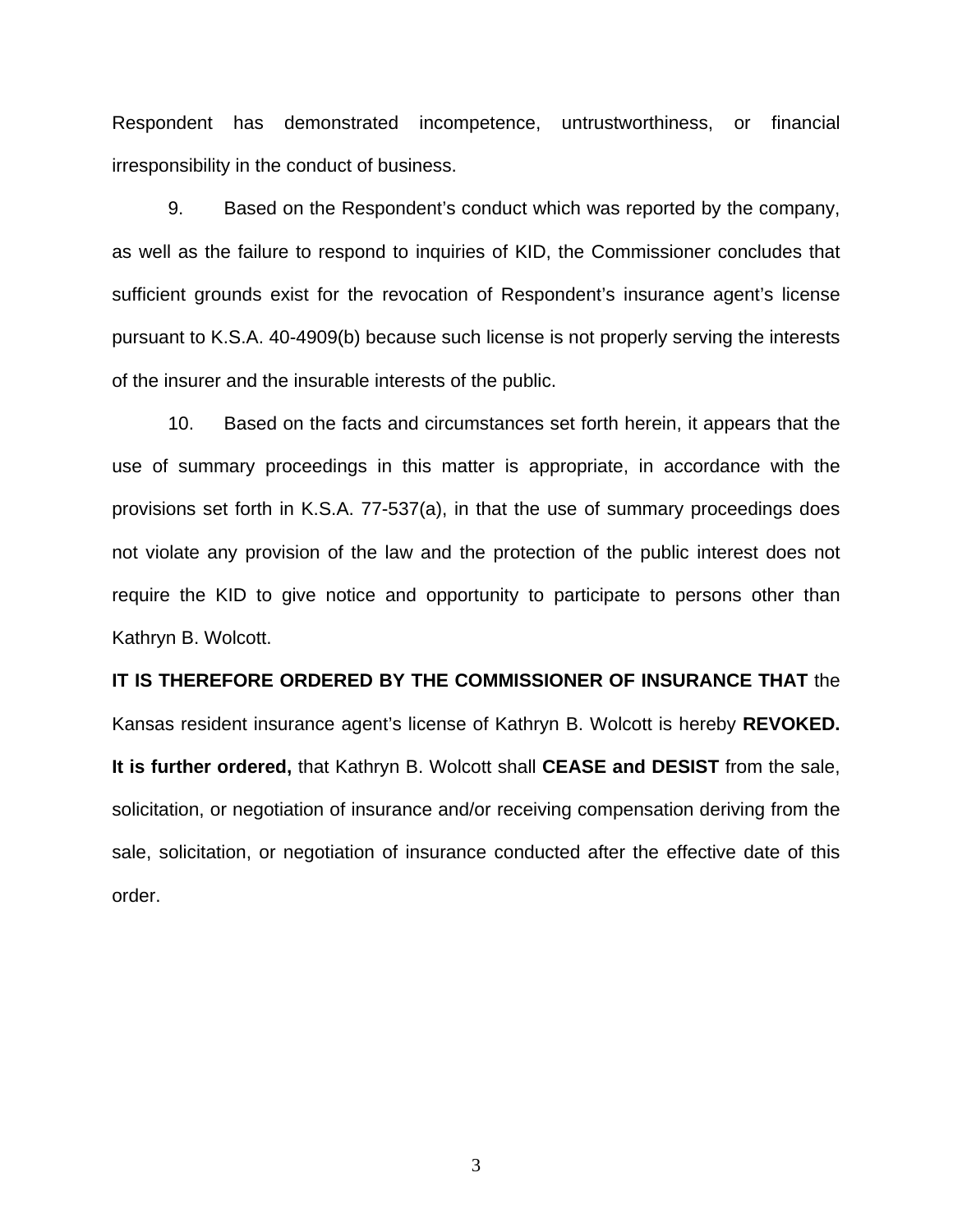#### **NOTICE OF RIGHTS**

(Pursuant to K.S.A. 77-542)

Kathryn B. Wolcott is entitled to a hearing pursuant to K.S.A. 77-537 and K.S.A. 77-542, the Kansas Administrative Procedure Act. If Respondent desires a hearing, she must file a written request for a hearing with:

 John W. Campbell, General Counsel Kansas Insurance Department 420 S.W. 9<sup>th</sup> Street Topeka, Kansas 66612

This request must be filed within fifteen (15) days from the date of service of this Order. If Respondent requests a hearing, the Kansas Insurance Department will notify her of the time and place of the hearing and information on procedures, right of representation, and other rights of parties relating to the conduct of the hearing, before commencement of the same.

If a hearing is not requested in the time and manner stated above, this Summary Order shall become effective as a Final Order upon the expiration of time for requesting a hearing, pursuant to K.S.A. 77-613. In the event Respondent files a Petition for Judicial Review, pursuant to K.S.A. §77-613(e), the agency officer to be served on behalf of the Kansas Insurance Department is:

 John W. Campbell, General Counsel Kansas Insurance Department 420 S.W.  $9<sup>th</sup>$  Street Topeka, Kansas 66612